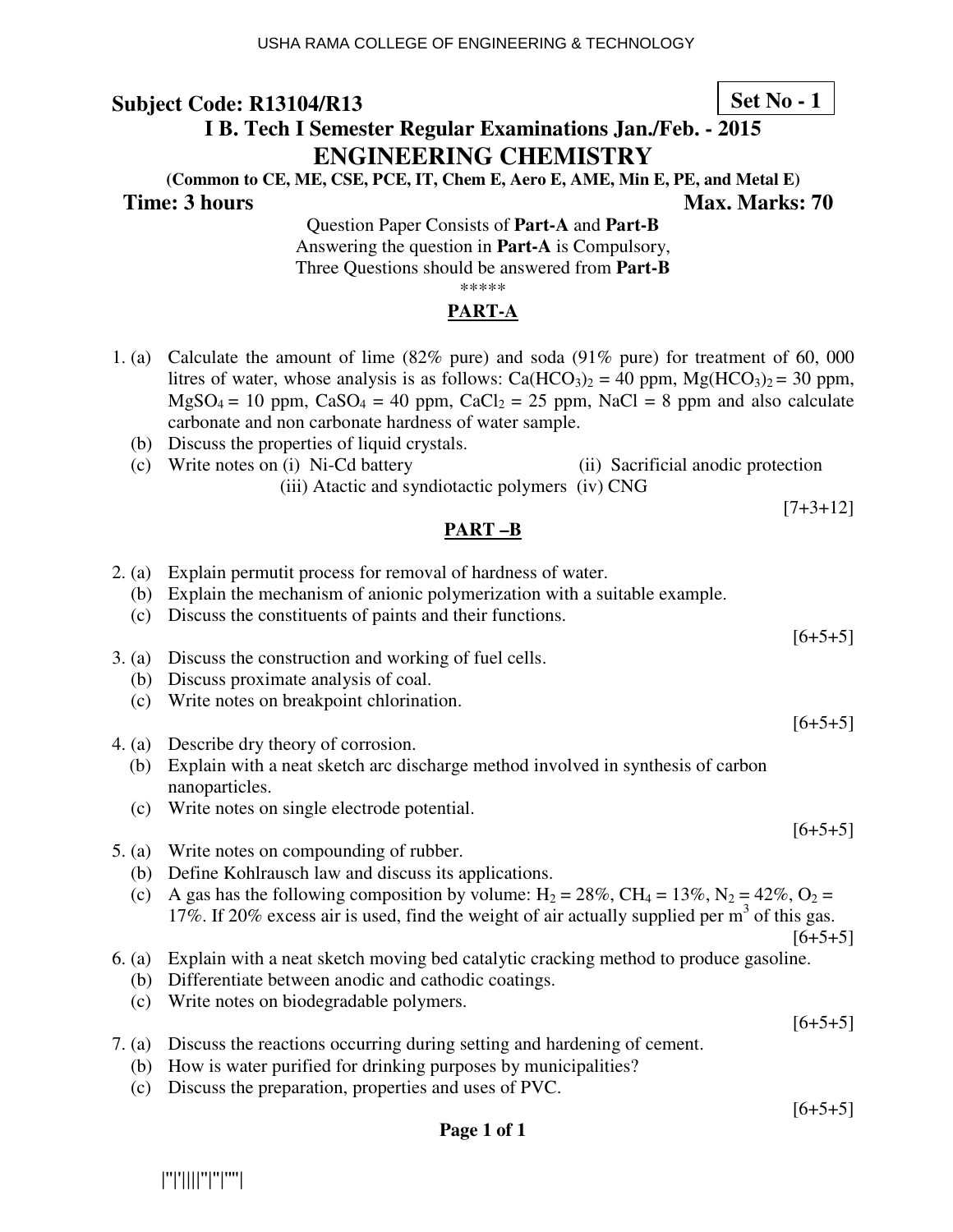# **I B. Tech I Semester Regular Examinations Jan./Feb. - 2015 ENGINEERING CHEMISTRY**

**(Common to CE, ME, CSE, PCE, IT, Chem E, Aero E, AME, Min E, PE, and Metal E)** 

#### **Time: 3 hours Max. Marks: 70 Max. Marks: 70**

Question Paper Consists of **Part-A** and **Part-B** Answering the question in **Part-A** is Compulsory, Three Questions should be answered from **Part-B** \*\*\*\*\*

#### **PART-A**

- 1. (a) Explain the effect of  $CO_2$  and  $SO_2$  on cement concrete.
	- (b) A gaseous fuel has the following composition by volume:  $H_2 = 28\%$ , CH<sub>4</sub> = 32%, ethane 13%,  $O_2 = 7\%$ ,  $N_2 = 15\%$  and butane = 5%. Find out the analysis of dry products of combustion using 30 % excess air.
	- (c) Describe the principle of EDTA method in determination of hardness of water.
	- (d) Write notes on (i) Specific and molar conductance (ii) stereo regular polymers (iii) Impressed current cathodic protection [4+6+3+9]

### **PART -B**

- 2.(a) Discuss the various reactions occurring in lime soda process.
	- (b) With a neat sketch discuss compression moulding technique used for fabrication of plastics.
	- (c) Write notes on cladding and electroplating of metal.
- 3.(a) Explain the construction and working of lead acid battery.
	- (b) Discuss refining of petroleum.
	- (c) Explain scale and sludge formation in boilers. How are they removed?
- 4.(a) Describe wet theory of corrosion.
	- (b) Discuss the types of liquid crystals.
- (c) The equivalent conductance of 0.01 N acetic acid is 17.30 ohm<sup>-1</sup>cm<sup>2</sup>eq<sup>-1</sup>. The ionic conductance of H<sup>+</sup> and CH<sub>3</sub>COO<sup>-</sup> ions at infinite dilution are 278 and 87 ohm<sup>-1</sup>cm<sup>2</sup>eq<sup>-1</sup> respectively. What percentage of acetic acid dissociates at this concentration.
- $[6+5+5]$ 5.(a) Discuss the preparation, properties and uses of BUNA-S. (b) Explain with an example concentration cells. (c) Write notes on petrol knocking and diesel knocking. 6.(a) Explain analysis of carbon and sulphur present in coal. (b) Explain differential aeration corrosion. (c) Explain phase transfer method in green synthesis.
- 7.(a) Write notes on doped conducting polymers. (b) What are the advantages and limitations of softening of water by ion-exchange process compared to other methods?
	- (c) Write notes on mechanical properties of polymers.

**Set No - 2**

 $[6+5+5]$ 

 $[6+5+5]$ 

 $[6+5+5]$ 

 $[6+5+5]$ 

 $[6+5+5]$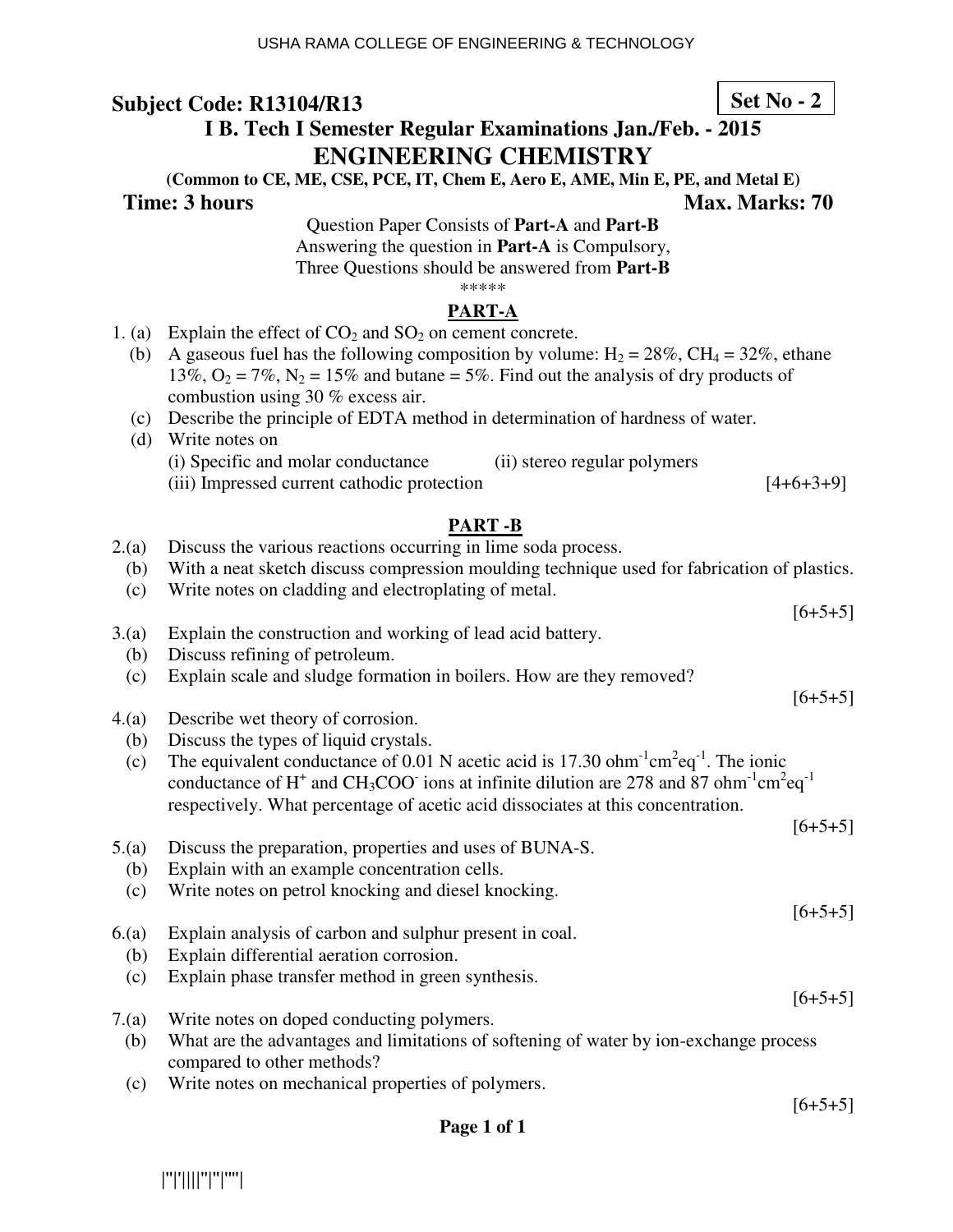# **Set No - 3**

# **I B. Tech I Semester Regular Examinations Jan./Feb. - 2015 ENGINEERING CHEMISTRY**

**(Common to CE, ME, CSE, PCE, IT, Chem E, Aero E, AME, Min E, PE, and Metal E) Time: 3 hours Max. Marks: 70 Max. Marks: 70** 

Question Paper Consists of **Part-A** and **Part-B** Answering the question in **Part-A** is Compulsory, Three Questions should be answered from **Part-B** \*\*\*\*\*

# **PART-A**

- 1. (a) Explain supercritical fluid extraction method in green synthesis.
	- (b) A sample of coal was found to contain the following  $C = 80\%$ ,  $H = 7\%$ ;  $O = 3\%$ ,  $N = 5\%$ remaining being ash. (i) Calculate the amount of minimum air required for complete combustion of kg of coal sample. (ii) If 30% excess air is supplied, estimate the % composition of dry products of combustion.
	- (c) Discuss the chemical reactions occurring during charging and discharging of lead acid storage battery.
	- (d) Write notes on (i) priming and foaming (ii) physical properties of polymers

 $[4+7+5+6]$ 

#### **PART –B**

- 2. (a) Discuss demineralization process of softening of water.
	- (b) With a neat sketch discuss injection moulding technique used for fabrication of plastics.
	- (c) Write notes on galvanic series and passivity.

3. (a) What are primary and secondary batteries. Explain the construction and working of dry battery cell.

- (b) Explain the construction of Orsat apparatus for the estimation of flue gases.
- (c) Discuss electrodialysis with a neat sketch diagram.
- 4. (a) Explain the factors affecting the rate of corrosion.
	- (b) Discuss green house effect.
- (c) What is the emf of the following cell at  $25^{\circ}$ C, Zn (s)/ Zn<sup>2+</sup> (0.1 M) // Ag<sup>+</sup> (0.002M)/Ag(s). The standard emf of the cell is 1.54V
- 5.(a) Discuss the preparation, properties and uses of Bakelite.
	- (b) Discuss the working of the glass electrode.
	- (c) Write notes on octane and cetane number.
- 6. (a) Describe with a neat sketch fixed bed catalytic cracking method to produce petrol.
	- (b) Differentiate between galvanizing and tinning.
	- (c) With a help of neat figure explain the working of photovoltaic cells.
- 7. (a) Write notes on fiber reinforced plastics.
	- (b) Describe a method of desalination of brackish water.
	- (c) Write notes on free radical mechanism of addition polymerization.

 $[6+5+5]$ 

 $[6+5+5]$ 

#### **Page 1 of 1**

|''|'||||''|''|''''|

 $[6+5+5]$ 

 $[6+5+5]$ 

 $[6+5+5]$ 

 $[6+5+5]$